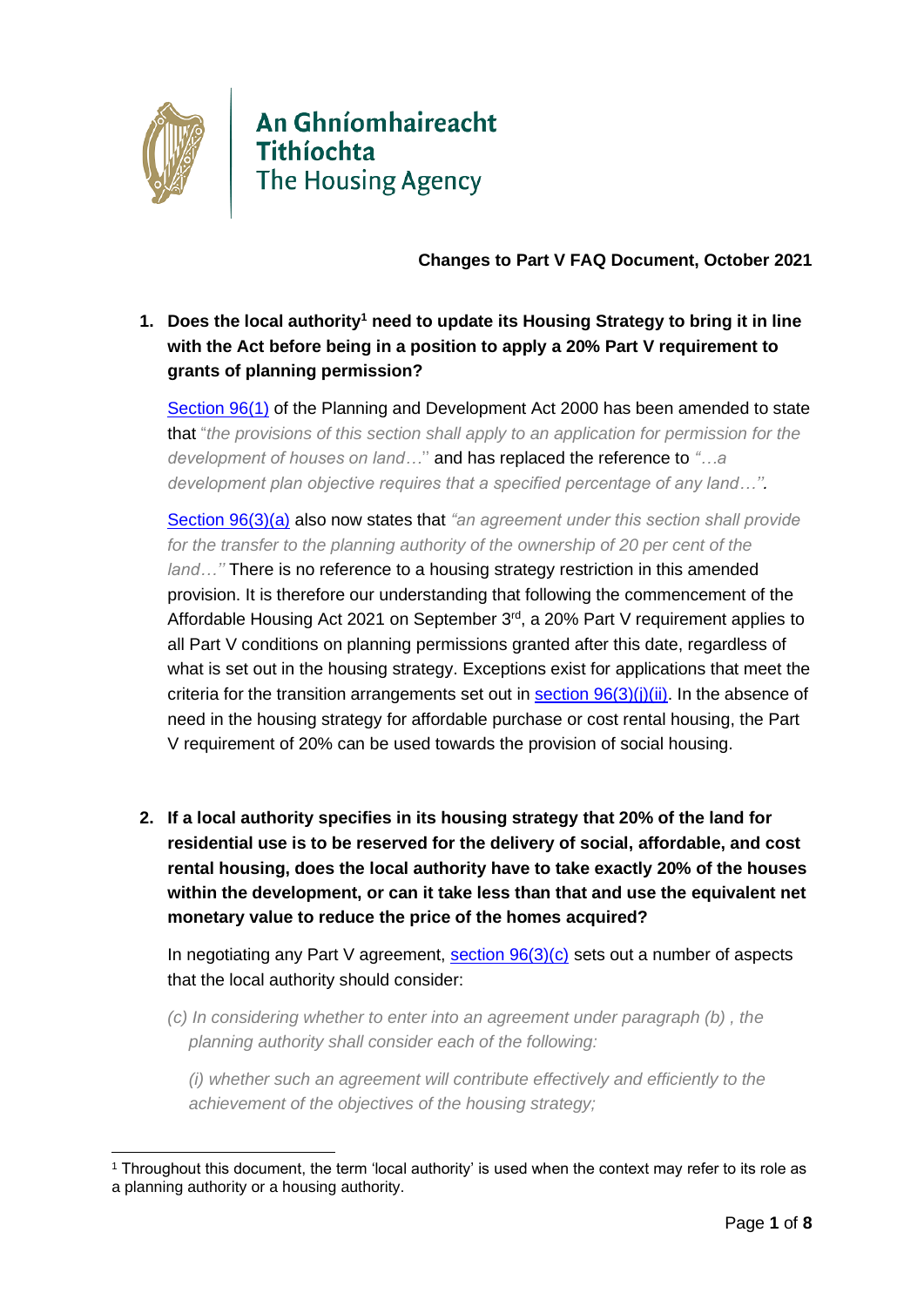

*(ii) whether such an agreement will constitute the best use of the resources available to it to ensure an adequate supply of housing and any financial implications of the agreement for its functions as a housing authority;*

*(iii)* the need to counteract undue segregation in housing between persons of *different social background in the area of the authority;*

*(iv) whether such an agreement is in accordance with the provisions of the development plan;*

*(v) the time within which housing referred to in section 94(4)(a) is likely to be provided as a consequence of the agreement.*

Depending on the location specific circumstances, the local authority may decide to acquire fewer properties in the development based on one or more of the above considerations. For example, regarding affordable purchase or cost rental housing, paragraph (ii) above is a key consideration in determining whether properties can be made available at what the local authority considers to be an affordable purchase price or with an affordable rent.

# **3. Where there is a 20% Part V requirement and the local authority does not require affordable housing, does 20% of the development need to be used for social housing?**

If the development relates to a site where there is no affordable purchase or cost rental need, then negotiations would be based solely on the social housing need. In areas where the social housing need is less than 20%, the equivalent net monetary value of the 20% Part V contribution can be applied as a greater discount on the amount of housing that is required, as set out in the housing strategy. This approach can be applied to onsite housing, offsite housing or leasing arrangements as agreed.

**4. Under [section 94\(4\),](https://revisedacts.lawreform.ie/eli/2000/act/30/revised/en/html#SEC96) when estimating the amount of social and affordable housing that is required in the development plan area, local authorities can indicate** *'different requirements for different areas within the area of the development plan'***. Under the new legislation, what is the standing of this section?** 

Prior to the 2021 amendments, the legislation was structured so that local authorities could specify in their housing strategies a percentage of up to 10% to be reserved for social and affordable housing under Part V. This specified percentage then carried through as the Part V requirement for that area. The link between the specified percentage in the housing strategy and the Part V requirement meant that local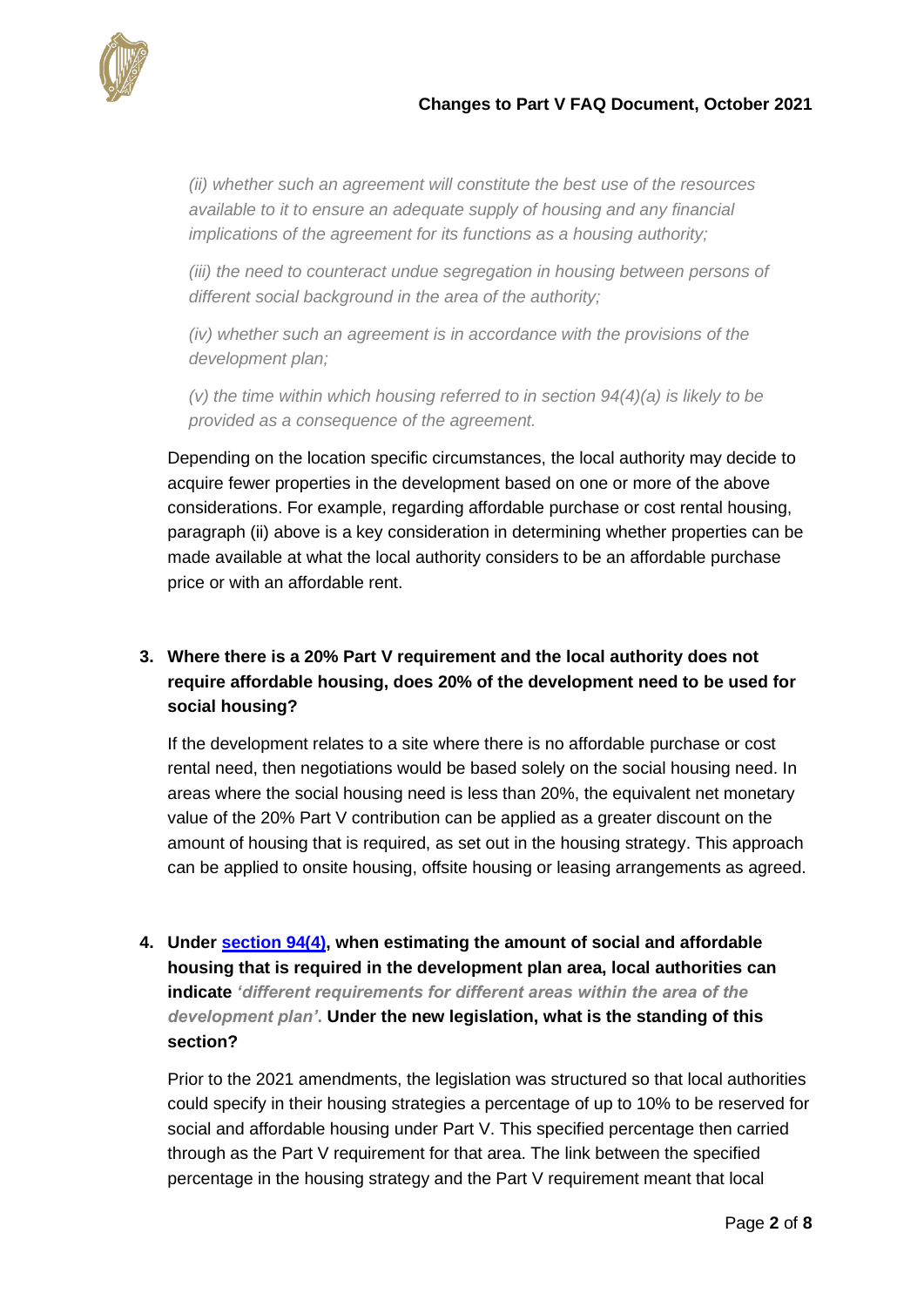

authorities could use this percentage as a mechanism to eliminate certain areas within the development plan from a Part V requirement. For example, in areas needing regeneration due to large clusters of social housing, the local authority may have specified a low or no requirement for social and affordable housing under Part V.

Under the amendments made by the Affordable Housing Act 2021, local authorities will still identify a percentage in their housing strategies to be reserved for social and affordable housing under Part V. However, unlike in the previous legislation, this percentage will not carry through to the Part V requirement for the provision of social and affordable housing (section 96).

The new mandatory 20% Part V requirement focuses on capturing the full amount of the planning gain for the State on every applicable site, in every local authority area.

In areas where there is a low or no requirement for social and/or affordable housing, the equivalent net monetary value of the 20% Part V contribution can be applied as a greater discount on the amount of housing that is required or used towards the provision of housing offsite in an area with a greater social housing need.

# **5. Where it is proposed that Part V will be used for 10% social housing and 10% affordable housing, is the price to be paid for the affordable the same as the social?**

The price to be paid for Part V housing onsite is set out in section  $96(3)(d)$  of the Planning and Development Act 2000 (as amended) and this method of calculation applies to all Part V homes onsite, irrespective of whether they will be used for social or affordable housing.

Whilst it is a matter for the local authority to determine how the equivalent net monetary value is applied across the development, [section 96\(3\)\(bb\)](https://revisedacts.lawreform.ie/eli/2000/act/30/revised/en/html#SEC96) of the Planning and Development Act 2000, as recently amended under the Affordable Housing Act 2021, provides that at least half of the equivalent net monetary value should be used towards the provision of social housing.

# **6. Does the 10% Part V requirement under the transition arrangements relate to the date on which the application is made or the date on which the Part V agreement is entered in to?**

It is our understanding that the Part V requirement is determined both by the date that the land in question was transacted, and the date that planning permission was granted. The date on which the application was made does not determine the Part V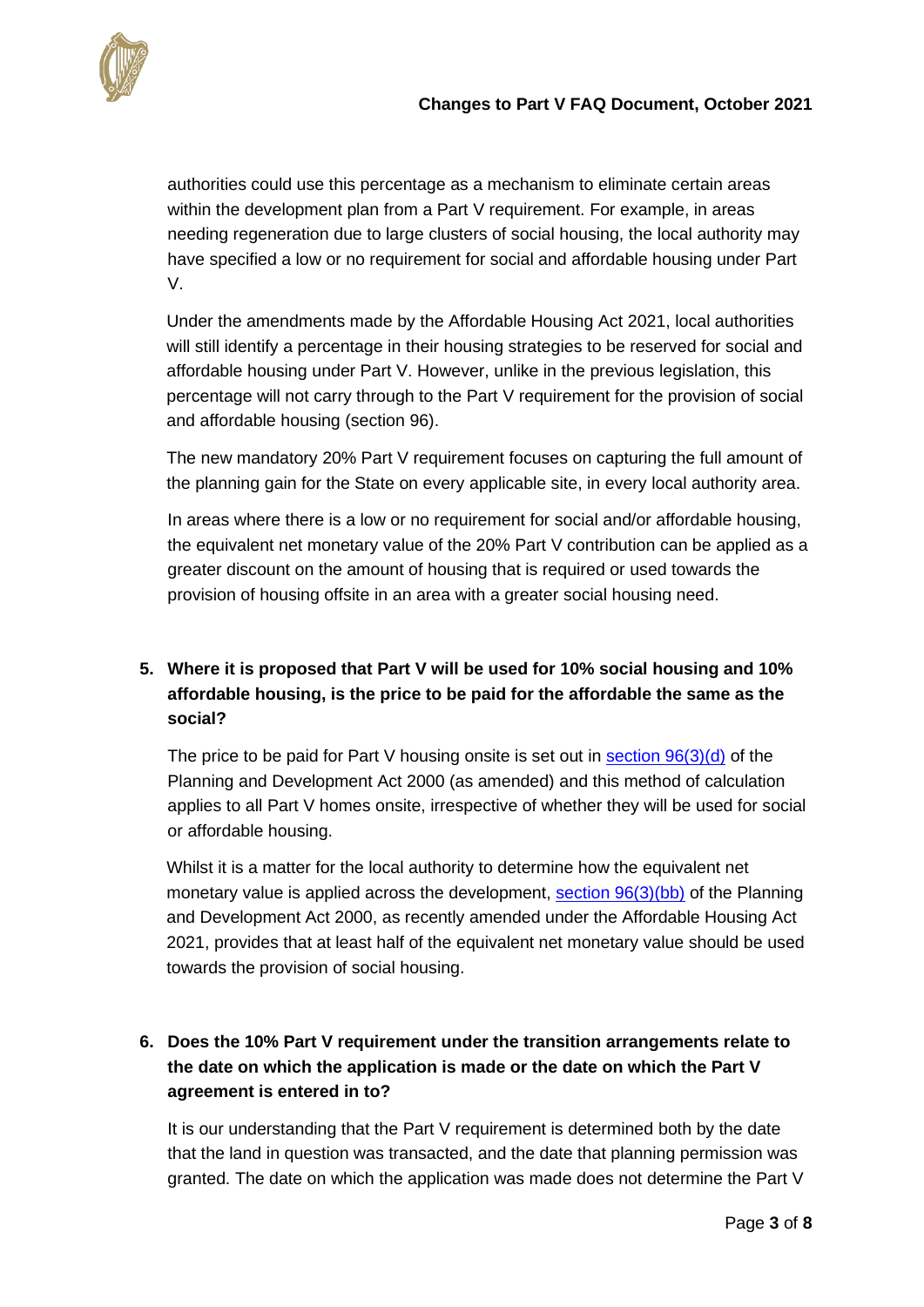

requirement. All planning permissions granted before 3 September 2021 retain a 10% Part V requirement. The Part V requirement for planning permissions granted on or after 3 September 2021, up to the 31 July 2026, will be determined after the permission has been granted and will depend on the date that the site was acquired by the applicant. It is possible that pre-planning Part V "agreements in principle" for developments on land which was purchased before 1 September 2015 and granted planning after 3 September 2021, may need to be renegotiated to reflect the 20% requirement.

# **7. Where a planning application is made by a developer 'with the consent of the owner' and where the applicant is therefore not the owner of the land, how is this application assessed in respect of the transitional arrangements?**

[Section 96\(3\)\(j\)](https://revisedacts.lawreform.ie/eli/2000/act/30/revised/en/html#SEC96) of the Planning and Development Act 2000 (as amended) provides for transitional arrangements whereby a 10% Part V requirement will continue to apply.

*(j) Where—*

*(i) the permission is granted before 1 August 2021, or*

*(ii) the permission is granted during the period beginning on 1 August 2021 and ending on 31 July 2026 and the land to which the application for permission relates was purchased by the applicant, or the person on whose behalf the application is made, during the period beginning on 1 September 2015 and ending on 31 July 2021,*

*the reference to "20 per cent of the land" in paragraph (a) shall be read as "10 per cent of the land" and the reference in paragraph (bb) to "at least half of the aggregate of the net monetary value" shall be read as "all of the aggregate of the net monetary value.",*

It is therefore our understanding that the above 10% Part V requirement is confined to planning applications where land was purchased by the applicant in the 2015 to 2021 period and is in the ownership of the applicant at the time of the grant of planning permission.

# **8. Do the transitional arrangements apply to land gifted or inherited during the specified period?**

It is our understanding that under the transition arrangements in section  $96(3)(i)$  of the Planning and Development Act 2000 (as amended), the phrase "*was purchased*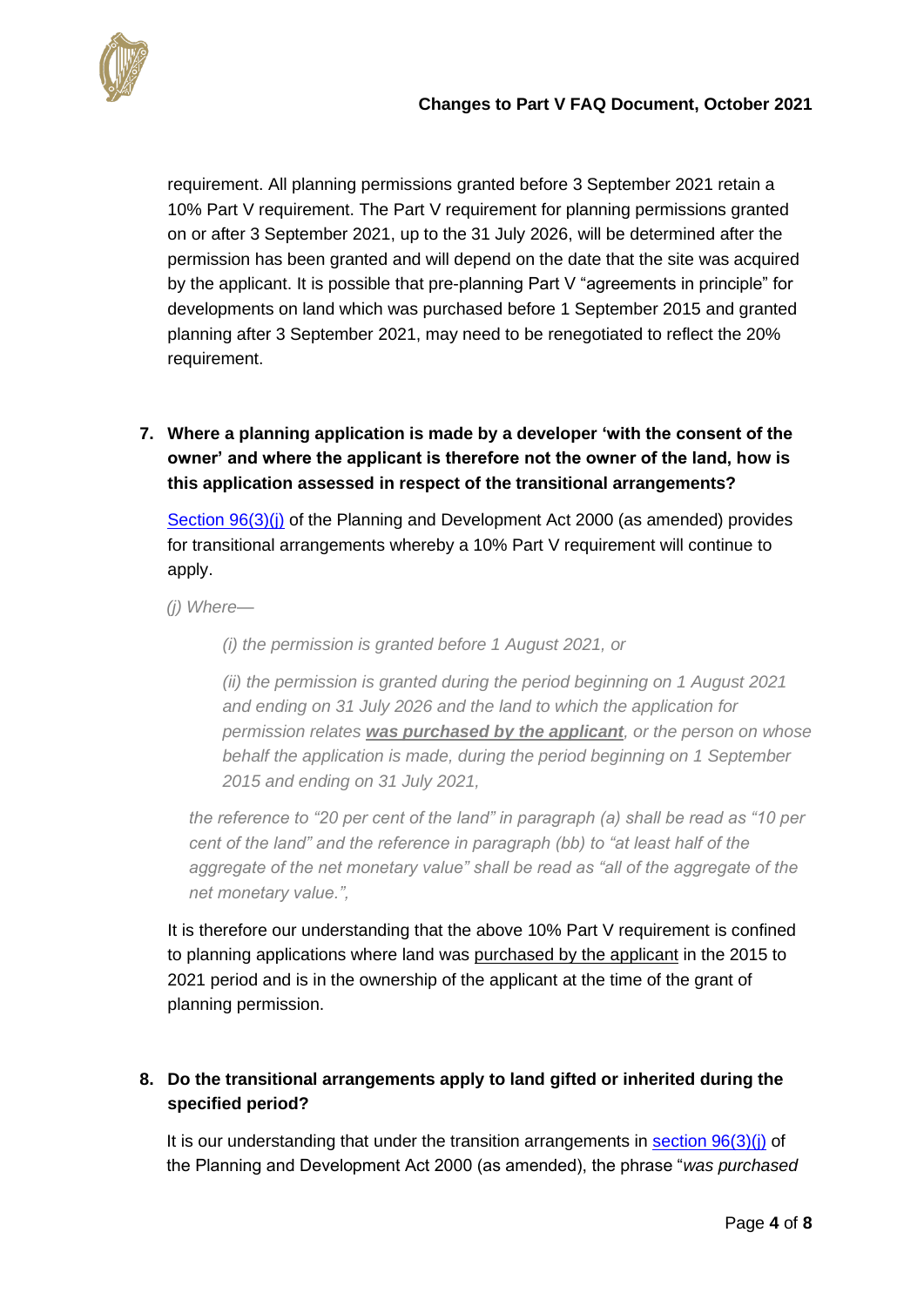

*by the applicant*" is confined to where land was purchased in the 2015 to 2021 period. Our understanding is that the reason for the provision was to avoid penalising a developer who paid a price for land on the basis of a 10% Part V requirement applying to any potential residential development. As viability would likely be unaffected in the case of land gifted or inherited during this period, it seems there was no intention for such land to be included in the transitional arrangements.

#### **9. Do new applications for planning permission on land that is unzoned, have a Part V requirement?**

Our understanding of [section 94\(c\)](https://revisedacts.lawreform.ie/eli/2000/act/30/revised/en/html#SEC94) of the Planning and Development Act 2000 (as amended), is that Part V will now apply to all applications for residential development granted after September 3<sup>rd</sup> 2021, regardless of zoning. Exceptions exist for developments listed under [section 96\(13\),](https://revisedacts.lawreform.ie/eli/2000/act/30/revised/en/html#SEC96) whereby Part V does not apply. The applicant may also be eligible to apply for an exemption certificate if it meets the criteria set out in [section 97\(3\)](https://revisedacts.lawreform.ie/eli/2000/act/30/revised/en/html#SEC97) of the Planning and Development Act 2000 (as amended).

#### **10. What are the eligibility criteria for a Part V exemption certificate?**

Under [section 97\(3\)](https://revisedacts.lawreform.ie/eli/2000/act/30/revised/en/html#SEC97) of the Planning and Development Act 2000 (as amended), applicants seeking planning permission for a development consisting of the provision of **4 or fewer houses**, or for housing on **land of 0.1 hectares or less**, can apply for an exemption certificate. This threshold applies to all exemption certificates granted after 3 September 2021, regardless of when the application for an exemption was submitted. It is important to note that the applicant must apply for an exemption certificate and cannot assume that meeting the criteria in section 97(3) results in an automatic exemption from Part V.

# **11. If a development of 5 or more houses is granted a Part V exemption certificate before 3 September 2021, but planning has not yet been granted, is the exemption certificate still valid?**

It is our understanding that where an exemption certificate was granted by the planning authority prior to 3 September 2021, that exemption certificate is valid and will still apply to the application. [Section 97\(3\)](https://revisedacts.lawreform.ie/eli/2000/act/30/revised/en/html#SEC97) provides that that *'where the planning*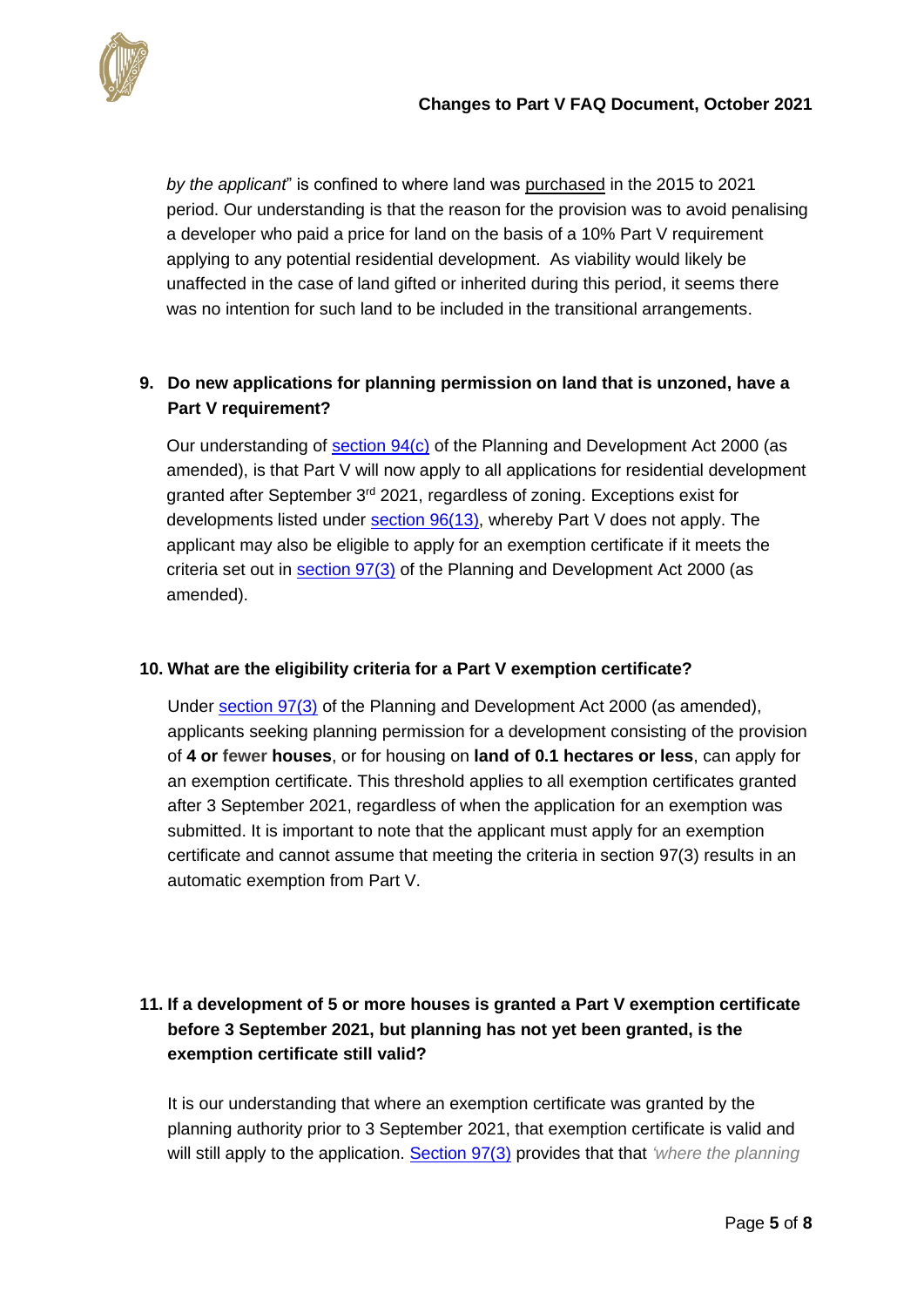

*authority grants a certificate, section 96 shall not apply to a grant of permission in respect of the development concerned.*'

# **12. A landowner who bought land in 2017 applies for planning permission and is granted permission with a 10% Part V requirement under the transition arrangements. If they immediately sell this land with planning permission to a third party, will the new owner have a 10% Part V requirement or a 20% Part V requirement?**

It is our understanding that the Part V requirement is attached to the planning permission, and therefore a 10% Part V requirement would carry over to the new owner who purchased the site with the benefit of planning permission.

# **13. Where an application is made after 3 September 2021 to amend an existing planning permission that has a 10% Part V requirement, how will the proposed amendments be assessed?**

If the application is for an **amendment** to the existing planning permission, it is our understanding that the 10% Part V requirement for the existing planning permission would still apply.

If construction has commenced onsite, a Part V agreement may have already been signed with the local authority. If the amendments to the planning permission involved any homes which were the subject of the Part V agreement, that agreement would require amendment. Similarly, if the number of homes or density of homes was revised, the Part V agreement may require amendment.

If, however, the developer was seeking a **new** grant of planning permission on the site after 3 September 2021, and he/she was not able to demonstrate that the land was purchased between 1 September 2015 and 31 July 2021 (section  $96(3)(i)$ ), the new planning permission would have a 20% Part V requirement. The determination as to whether an application constitutes an amendment to an existing planning permission, or a new grant of planning permission should be made by the relevant planning authority.

# **14. What happens if the land is assembled in parcels, and parts are owned before August 1st 2021 and parts after?**

Take a scenario where the grant of planning permission relates to a site, part of which was acquired in the 1 September 2015 to 31 July 2021 period, and part of which was acquired prior to 1 September 2015 or after August 1, 2021. The applicable Part V requirement will be 20%, but the developer will be entitled to a 10%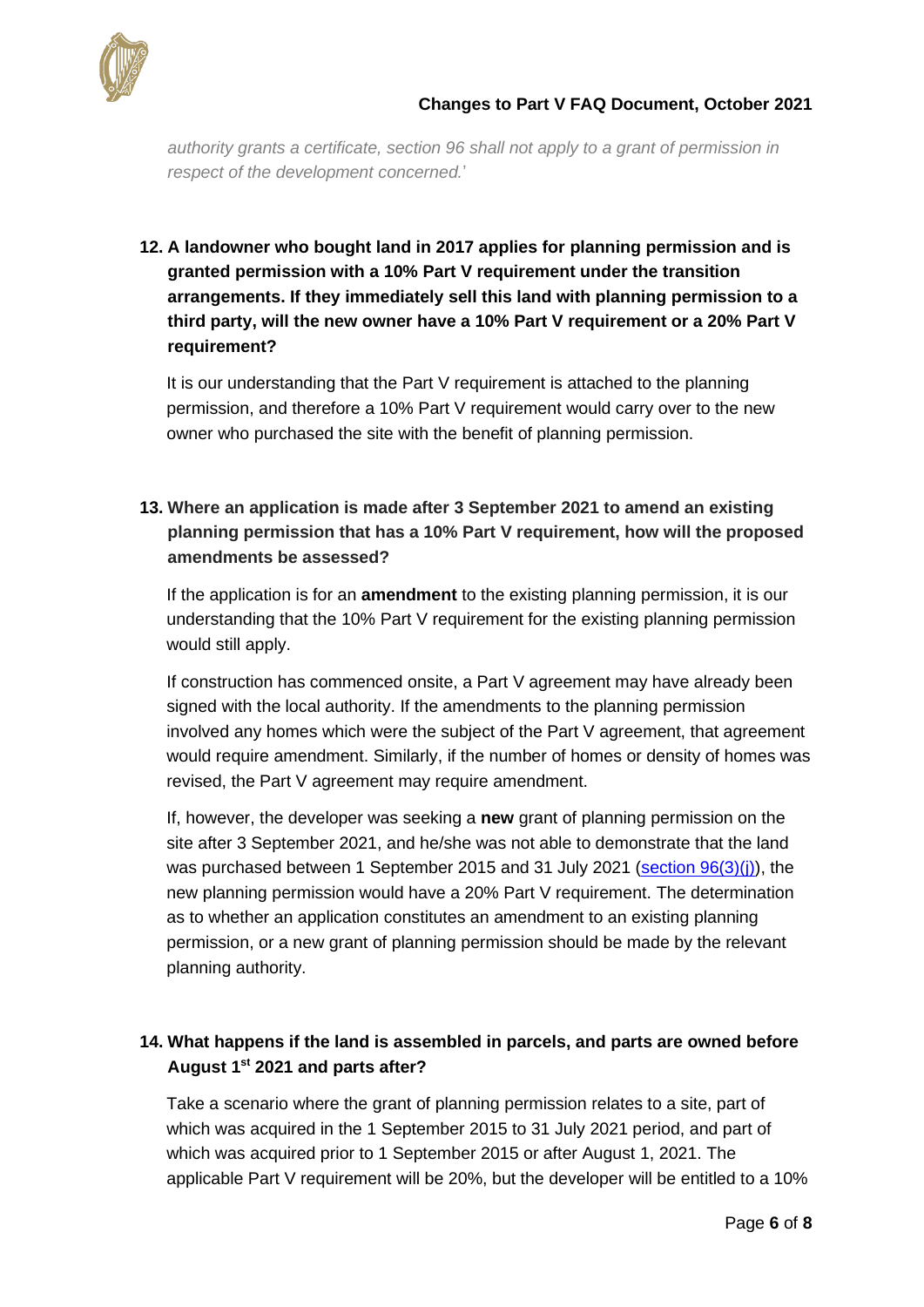

Part V requirement on the section of the site covered by the transition arrangements in section  $96(3)(i)$ . For example, if the portion acquired during the specified period accounts for 70% of the overall site, the default Part V requirement would involve a land transfer of 13% of the overall site (70% at 10% plus 30% at 20%).

**15. In relation to planning permissions granted by a local authority before the 3 September 2021 but under appeal to An Bord Pleanála (on land purchased prior to 2015), if a decision to grant is made by An Bord Pleanála (the Board) after the 3 September 2021, will these sites now have a 20% Part V requirement?**

Our understanding is that while a local authority may make a decision to grant planning permission, the actual grant of planning is not made until either the period for appeal to the Board expires, or, if an appeal is taken, until that appeal has been withdrawn, dismissed or a decision is made by the Board. If the Board decides on appeal to grant permission, the earliest possible date of the grant of planning is the date of the decision by the Board.

This is set out in [section 34\(11\)](https://revisedacts.lawreform.ie/eli/2000/act/30/revised/en/html#SEC34) of the Planning and Development Act 2000 (as amended):

- *"(11) (a) Where the planning authority decides under this section to grant a permission—*
	- *(i) in case no appeal is taken against the decision, it shall make the grant as soon as may be after the expiration of the period for the taking of an appeal,*
	- *(ii) in case an appeal or appeals is or are taken against the decision, it shall not make the grant unless, as regards the appeal or, as may be appropriate, each of the appeals—*
		- *(I) it is withdrawn, or*
		- *(II) it is dismissed by the Board pursuant to section 133 or 138, or*
		- *(III)in relation to it a direction is given to the authority by the Board pursuant to section 139 , and, in the case of the withdrawal or dismissal of an appeal or of all such appeals, as may be appropriate, it shall make the grant as soon as may be after such withdrawal or dismissal and, in the case of such a direction, it shall make the grant, in accordance with the direction, as soon as may be after the giving by the Board of the direction.*

*(b) Where the Board decides on appeal under section 37 to grant a permission, it shall make the grant as soon as may be after the decision."*